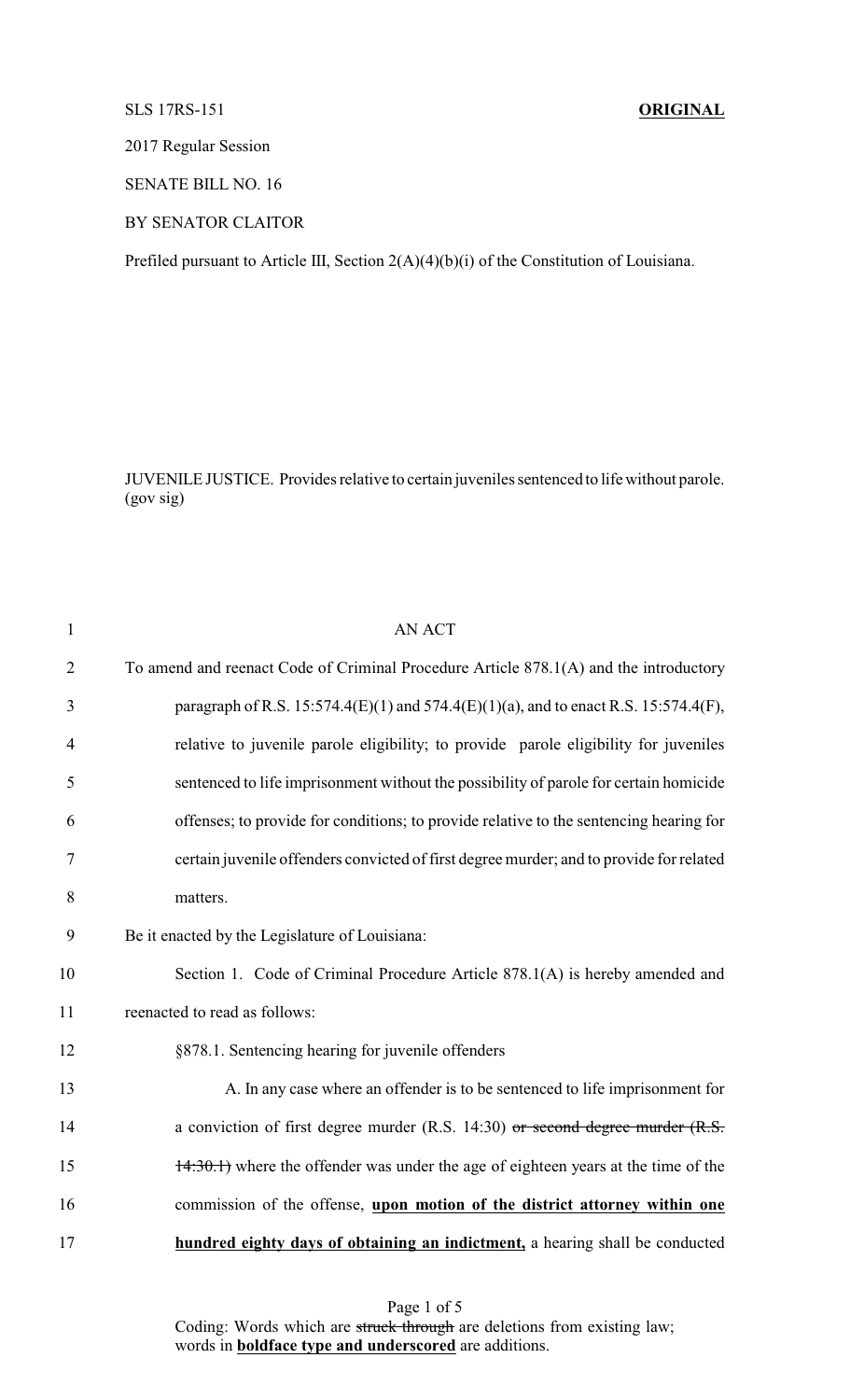| 1              | prior to sentencing to determine whether the sentence shall be imposed with or           |
|----------------|------------------------------------------------------------------------------------------|
| $\overline{c}$ | without parole eligibility pursuant to the provisions of R.S. $15:574.4(E)$ . If the     |
| 3              | district attorney does not timely file a motion pursuant to the provisions of this       |
| $\overline{4}$ | Paragraph, then the offender shall be eligible for parole pursuant to the                |
| 5              | provisions of R.S. 15:574.4(E).                                                          |
| 6              | $\ast$<br>$\ast$<br>∗                                                                    |
| $\tau$         | Section 2. The introductory paragraph of R.S. 15:574.4(E)(1) and $574.4(E)(1)(a)$ are    |
| 8              | hereby amended and reenacted, and R.S. 15:574.4(F) is hereby enacted to read as follows: |
| 9              | §574.4. Parole; eligibility; juvenile offenders                                          |
| 10             | $\ast$<br>*<br>*                                                                         |
| 11             | E.(1) Notwithstanding any provision of law to the contrary, any person                   |
| 12             | serving a sentence of life imprisonment for a conviction of first degree murder (R.S.    |
| 13             | 14:30) or second degree murder $(R.S. 14:30.1)$ who was under the age of eighteen        |
| 14             | years at the time of the commission of the offense shall be eligible for parole          |
| 15             | consideration pursuant to the provisions of this Subsection if a judicial determination  |
| 16             | has been made that the person is entitled to parole eligibility pursuant to Code of      |
| 17             | Criminal Procedure Article 878.1 and all of the following conditions have been met:      |
| 18             | (a) The offender has served thirty-five thirty years of the sentence imposed.            |
| 19             | $\ast$<br>$\ast$<br>$\ast$                                                               |
| 20             | F.(1) Notwithstanding any provision of law to the contrary, any person                   |
| 21             | serving a sentence of life imprisonment for a conviction of first degree murder          |
| 22             | (R.S. 14:30) or second degree murder (R.S. 14:30.1) who was under the age of             |
| 23             | eighteen years at the time of the commission of the offense and whose conviction         |
| 24             | became final prior to June 25, 2012, or any person serving a sentence of life            |
| 25             | imprisonment for a conviction of second degree murder (R.S. 14:30.1) who was             |
| 26             | under the age of eighteen years at the time of the commission of the offense and         |
| 27             | whose conviction became, or becomes, final at any time whatsoever, shall be              |
| 28             | eligible for parole consideration pursuant to the provisions of this Subsection          |
| 29             | if all of the following conditions have been met:                                        |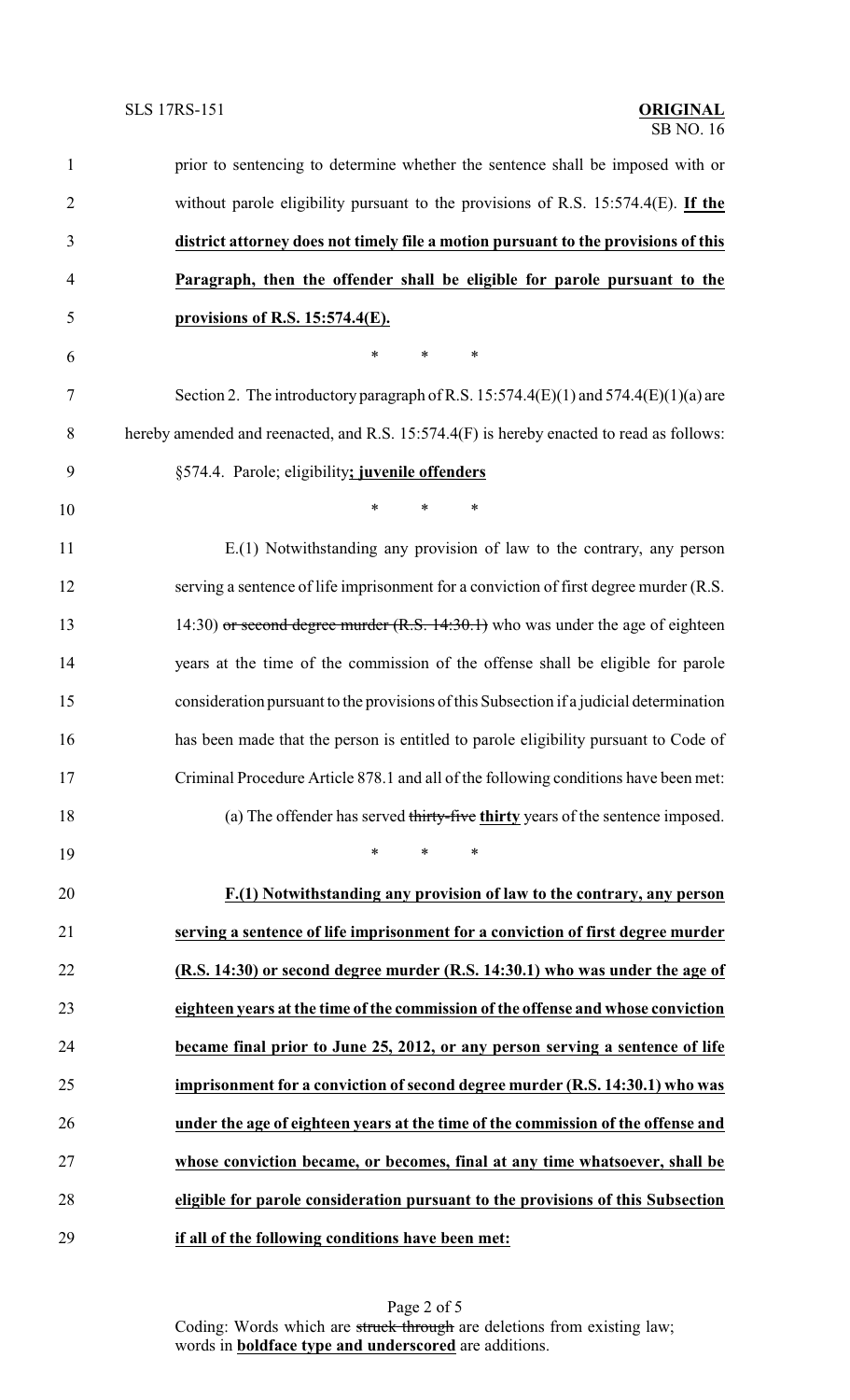| $\mathbf{1}$   | (a) The offender has served thirty years of the sentence imposed.                 |
|----------------|-----------------------------------------------------------------------------------|
| $\overline{2}$ | (b) The offender has not committed any major disciplinary offenses in             |
| 3              | the twelve consecutive months prior to the parole hearing date. For purposes of   |
| 4              | this Subsection, a major disciplinary offense is an offense identified as a       |
| 5              | Schedule B offense by the Department of Public Safety and Corrections in the      |
| 6              | <b>Disciplinary Rules and Procedures for Adult Offenders.</b>                     |
| 7              | (c) The offender has completed the mandatory minimum of one hundred               |
| 8              | hours of prerelease programming in accordance with the provisions of R.S.         |
| 9              | 15:827.1.                                                                         |
| 10             | (d) The offender has completed substance abuse treatment as applicable.           |
| 11             | (e) The offender has obtained a GED certification, unless the offender            |
| 12             | has previously obtained a high school diploma or is deemed by a certified         |
| 13             | educator as being incapable of obtaining a GED certification due to a learning    |
| 14             | disability. If the offender is deemed incapable of obtaining a GED certification, |
| 15             | the offender shall complete at least one of the following:                        |
| 16             | (i) A literacy program.                                                           |
| 17             | (ii) An adult basic education program.                                            |
| 18             | (iii) A job skills training program.                                              |
| 19             | (f) The offender has obtained a low-risk level designation determined by          |
| 20             | a validated risk assessment instrument approved by the secretary of the           |
| 21             | Department of Public Safety and Corrections.                                      |
| 22             | (g) The offender has completed a reentry program to be determined by              |
| 23             | the Department of Public Safety and Corrections.                                  |
| 24             | (2) For each offender eligible for parole consideration pursuant to the           |
| 25             | provisions of this Subsection, the committee on parole shall meet in a            |
| 26             | three-member panel, and each member of the panel shall be provided with and       |
| 27             | shall consider a written evaluation of the offender by a person who has expertise |
| 28             | in adolescent brain development and behavior and any other relevant evidence      |
| 29             | pertaining to the offender.                                                       |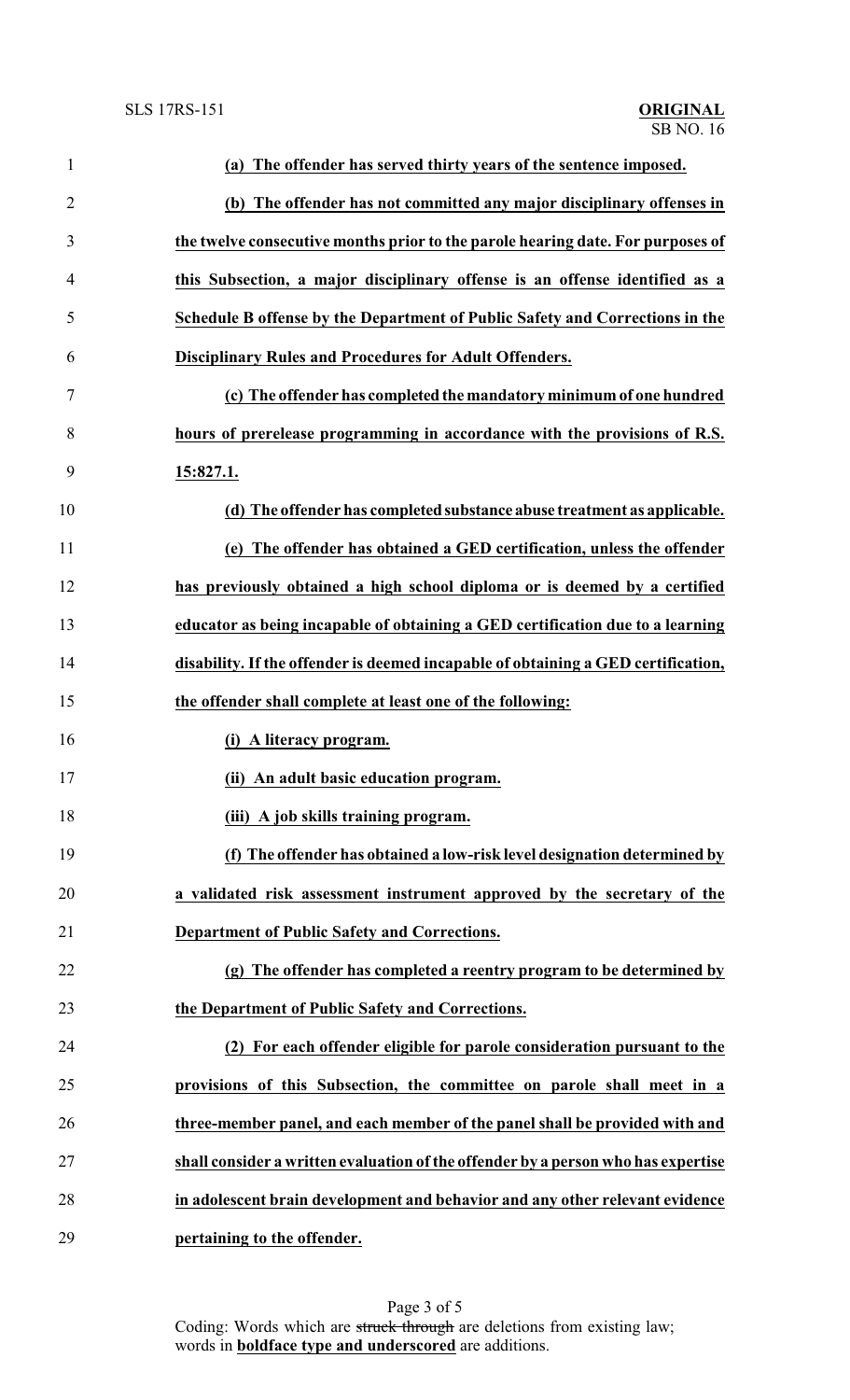| $\mathbf{1}$   | The panel shall render specific findings of fact in support of its<br>(3)                     |
|----------------|-----------------------------------------------------------------------------------------------|
| $\overline{2}$ | decision.                                                                                     |
| 3              | Section 3. The provisions of R.S. 15:574.4(E) as amended by this Act shall apply              |
| 4              | prospectively and retroactively to any person convicted on or after June 25, 2012.            |
| 5              | Section 4. This Act shall become effective upon signature by the governor or, if not          |
| 6              | signed by the governor, upon expiration of the time for bills to become law without signature |
| 7              | by the governor, as provided by Article III, Section 18 of the Constitution of Louisiana. If  |
| 8              | vetoed by the governor and subsequently approved by the legislature, this Act shall become    |
| 9              | effective on the day following such approval.                                                 |
|                |                                                                                               |

The original instrument and the following digest, which constitutes no part of the legislative instrument, were prepared by Alden A. Clement Jr.

## DIGEST

SB 16 Original 2017 Regular Session Claitor

Present law provides relative to parole eligibility for certain imprisoned offenders under certain circumstances.

In *Miller v. Alabama*, 567 U.S. \_\_\_\_, 132 S.Ct. 2455 (2012), the Supreme Court held that mandatory life imprisonment without the possibility of parole for an offender under the age of 18 violates the 8th Amendment's prohibition on cruel and unusual punishment.

Accordingly, present law provides parole eligibility for certain juvenile offenders that are serving a life sentence for first degree murder or second degree murder. Present law further provides parole eligibility for such persons if a judicial determination has been made that the person is entitled to parole eligibility pursuant to a sentencing hearing and certain conditions are met, including the requirement that the person serve 35 years of the sentence imposed.

Present law provides that for persons who are eligible for parole consideration pursuant to present law, the committee on parole is to meet in a three-member panel, each member of the panel is to be provided with and is to consider a written evaluation of the offender by a person who has expertise in adolescent brain development and behavior, and the panel must render specific findings of fact in support of its decision.

Present law provides that in any case where the offender is to be sentenced to life imprisonment for a conviction of first degree murder or second degree murder, and the offender was under the age of 18 years at the time of the commission of the offense, a hearing is to be conducted prior to sentencing to determine whether the sentence will be imposed with or without parole eligibility.

In *Montgomery v. Louisiana*, 577 U.S. \_\_\_\_, 136 S.Ct. 718 (2016), the Supreme Court held that *Miller's* prohibition on mandatory life without parole for juveniles must be applied retroactively. The court further held that a state may remedy a *Miller* violation by extending parole eligibility to juvenile offenders.

Accordingly, proposed law retains present law except that proposed law does the following:

(1) Provides parole eligibility for any person serving a sentence of life imprisonment for

Page 4 of 5

Coding: Words which are struck through are deletions from existing law; words in **boldface type and underscored** are additions.